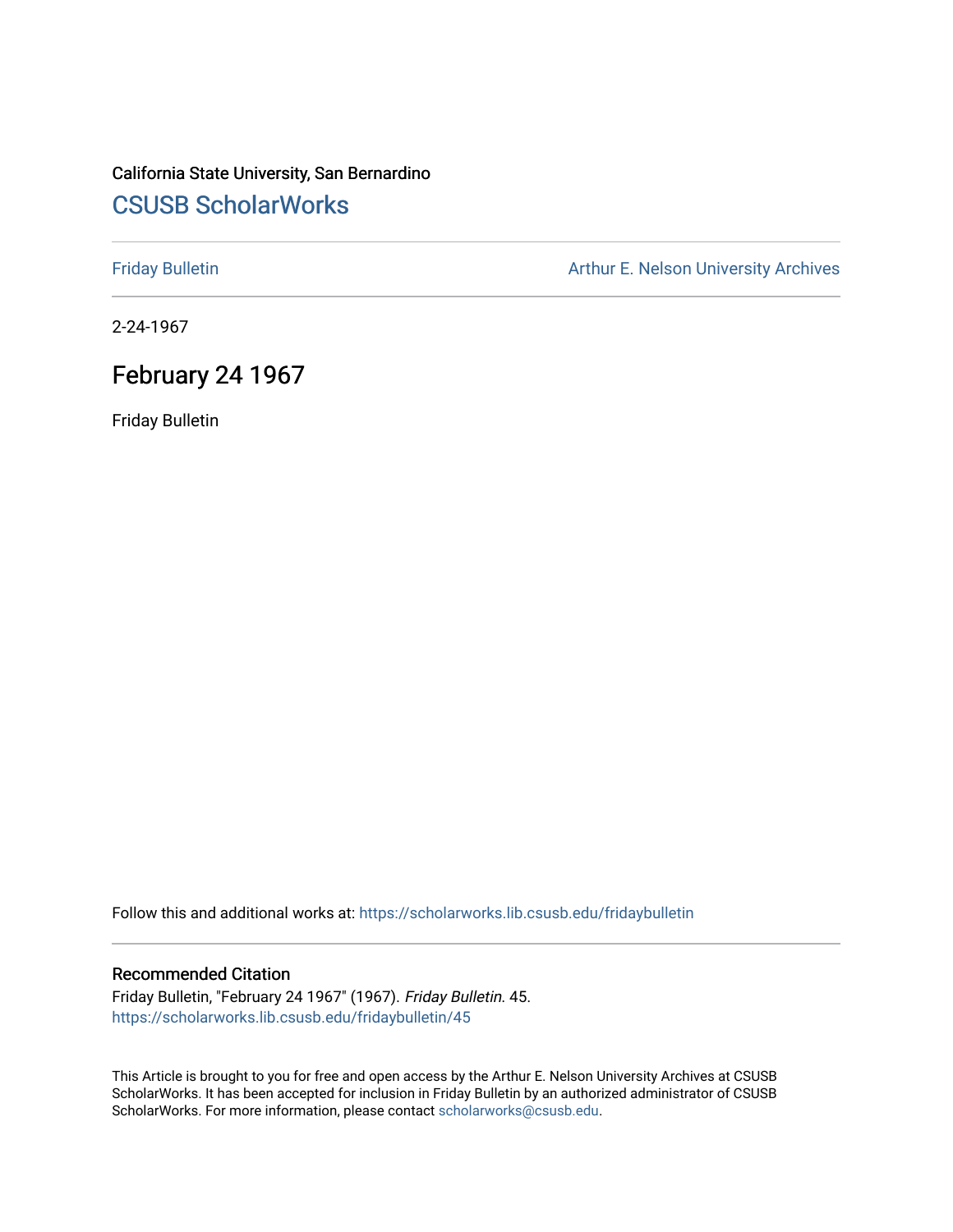# CALIFORNIA STATE COLLEGE  $\mathbf{J}_{\texttt{E}}$ SAN BERNARDINO ornia State College

February 24, 1967

**E BA 1967** The BULLETIN

### **iOARD OF TRUSTEES**

Edward O. Lee, 35, occupational department chairman of the East Bay Skills cinter in Oakland, has been appointed to the California State College Board of Trustees to fill the unexpired term (1974) of Chester R. Battalini, who resigned. Mr. Lee, who holds a BA in political science from Berkeley, has 'served on his county's Human Relations Commission and is a past member of the Oakland Adult Minority Employment Committee. Governor Brown made the appointment the end of December.

#### INFERENCE ON HIGHER EDUCATION

**at San Bernardino -** FER 0 4 1967

The sixth annual California Conference on Higher Education, sponsored the California Teachers Association, will be held in San Francisco May 5th ipd 5th. Attendance by personnel of the California State Colleges has been extensive in the past and it is hoped many will plan to attend this year. [Arrangements can be made by contacting Dr. Frederic W. Hile, Conference Director, CTA, 1705 Murchison Drive, Burlingame, California 94010.

#### NEWS OF THE FACULTY

Dr. Peter T, Marcy (History) is the author of Eighteenth Century Views of Bristol and Bristolians. This joins a series of Local History Pamphlets issued by the Bristol Branch of the Historical Association and is published w The University, Bristol, 1966.

*lY\*  studies Program for the Schools of California" at the 10th Annual Good Teach-Dr. Charles Slaughter (Education) spoke on "Basic Issues in the Social ing Conference for the Educators of Riverside County. The conference was leld at the College of the Desert on Tuesday of this week.

Mr. Doyle Stansel (Placement and Financial Aid) spoke this week to juniors d and seniors at San Gorgonio High School on aid to higher education. On Sunday night he talked to a senior high youth group at Emanuel Methodist Church in San Bernardino on "Preparing for the World of Work.

#### lON'T MISS THIS

*ze.* 

Dr. L. S. B. Leakey, celebrated anthropologist, will speak on Friday, March 3 at 8:15 in the University of California, Riverside, Gymnasium. This is only a 20-minute drive, but Dr. Leakey is also noted for the vigor of his presentation and you may well feel yourself much further away by the end of the evening. Admission is free, but Dr. Leakey drew overflow crowds on his previous stay.